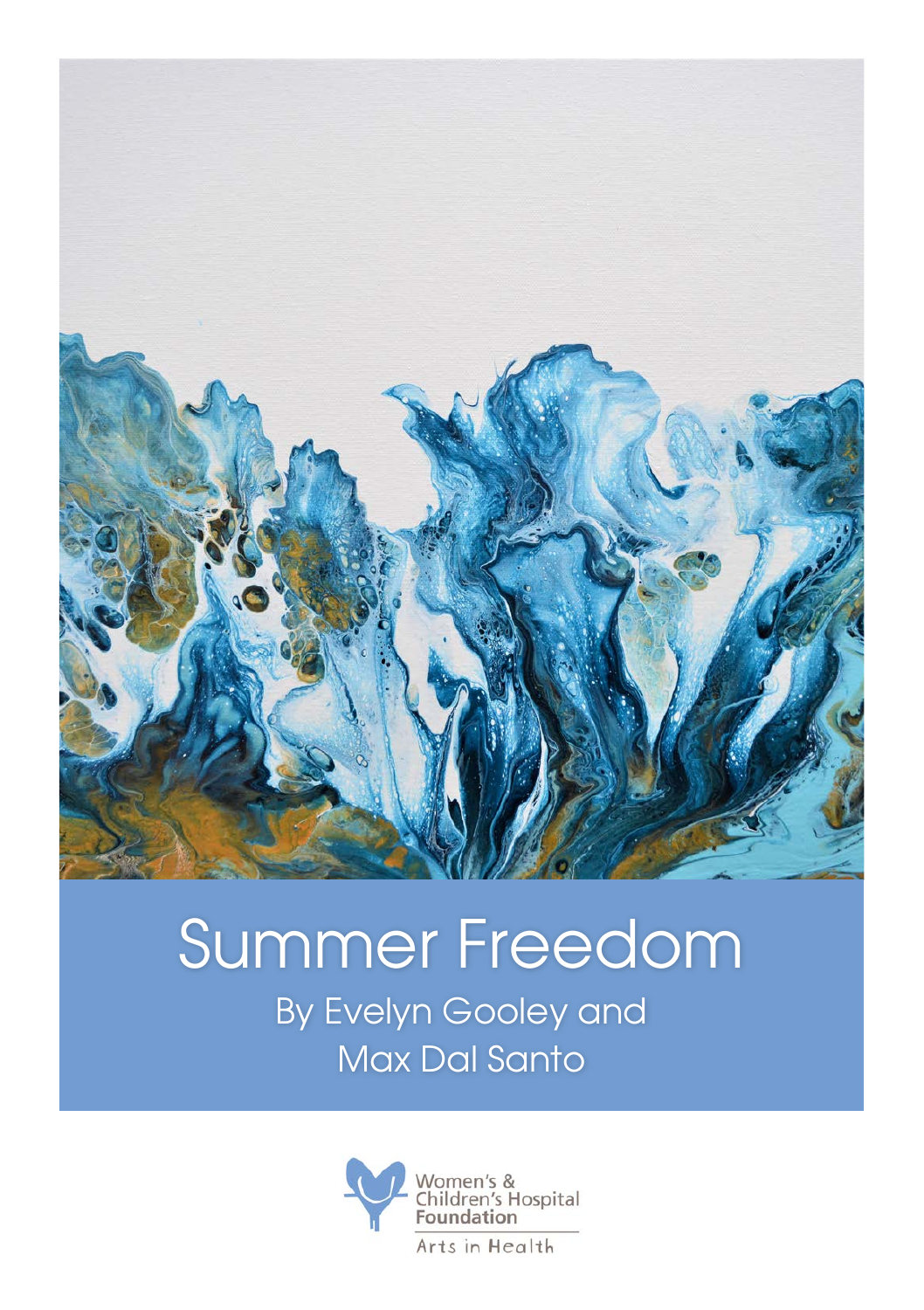

Image: detail of *Great Barrier Reef*

Evelyn Gooley and Max Dal Santo have collaborated as 'Chromatisme Artworks' since 2017. The duo are self-trained artists, started their collaboration through the exploration of fluid art techniques, which is creating a marbling effects by pouring fluid acrylic directly on a base, with no brushes needed. Fluid art is expressive, suggestive, rebellious, and bold; and has exploded in popularity in recent years, owing to its accessibility, exposure on social media and seemingly instant results. However, while the execution time can be short, the preparation required to achieve high quality works and specific effects is painstaking and intricate.

Evelyn and Max enjoy the alchemy of combining different acrylic media and applying scientific principles to manipulate density and viscosity of their paints to produce one of a kind works that delight the senses.

This exhibition showcases selected works that capture their mutual love of the ocean and all things evoking the carefree days of summer. Gentle ocean waves, the heady fragrance of bright blooms hanging in the air, and the freedom of long days spent with family and friends. All works in this exhibition were created during an intensive workshop where each piece was purposefully created in tandem, each artist bringing their distinctive technique but working in rhythmic synchronicity.

Individually, Evelyn loves experimenting with unconventional techniques, substrates, and mediums to create pieces with depth, texture and layers of rich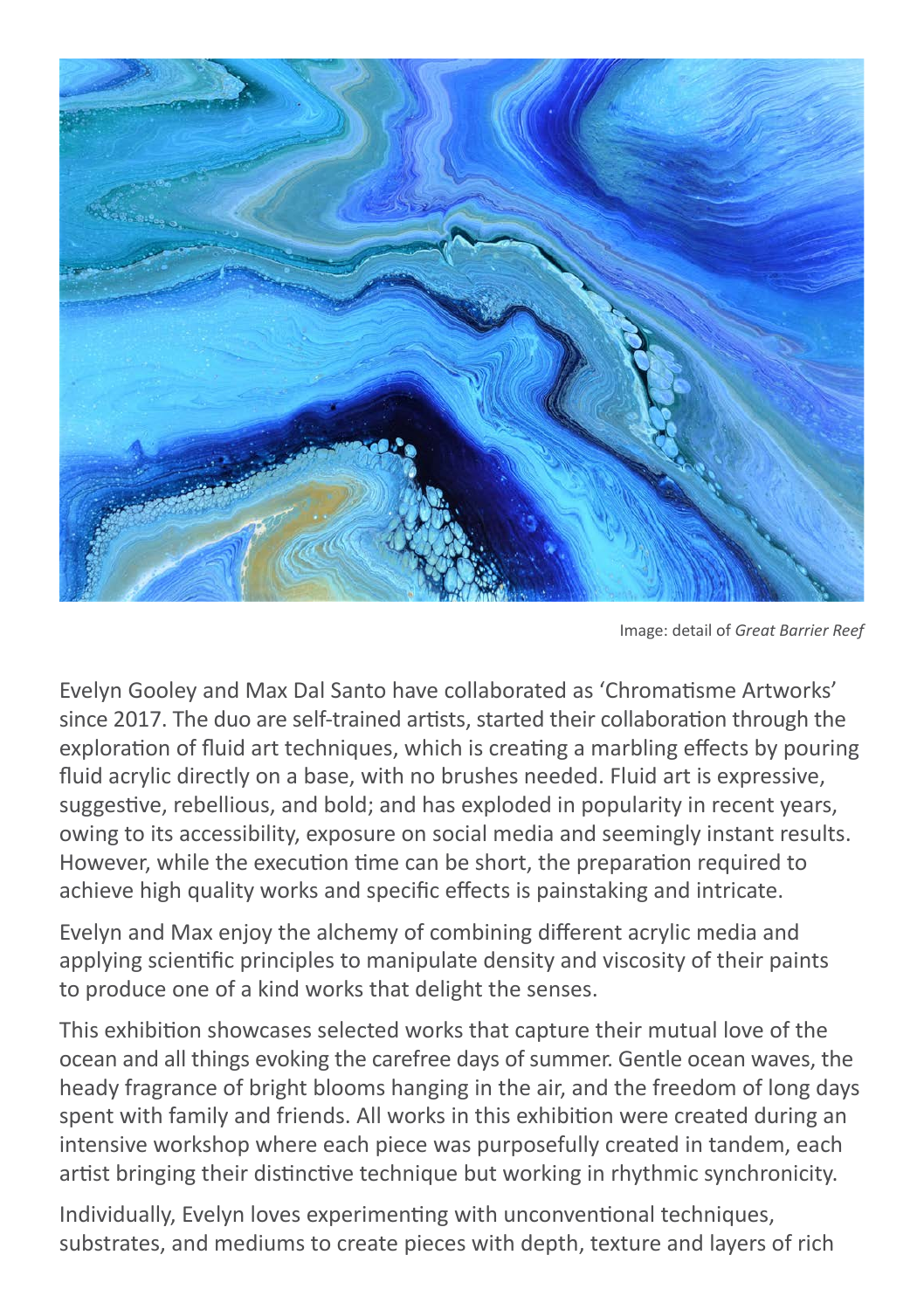

Image: detail of *Hibiscus - diptych*

colour. Her style is ever evolving as she explores new media, however her process is highly physical and underpinned by the natural arcs of movement of the human body. Evelyn also produces limited runs of small works and functional art homewares, as part of her Tiny Art series.

Max is often inspired by his love of the South Australian coastline, which resonates strongly with collectors, with many pieces finding their way to coastal homes and accommodation. Max integrates scientific principles with a masterful sense of colour to create textural pieces with high visual impact.

In addition to his visual art, Max also creates bespoke timber furniture, using locally sourced recycled timbers, often integrating epoxy resin into his designs to highlight the natural features of these beautiful South Australian resources. Max also handcrafts all the timber frames used in Chromatisme Artworks pieces.

Their works have sold internationally and across Australia through Bluethumb, Saatchi Art and through selected Adelaide cafes. They also exhibited as part of the RAW Australia 2018 Adelaide exhibition. In addition to their own practice, they teach fluid art and resin art workshops in Adelaide.

See more of their work on Instagram: @the\_art\_evolutionary @theartinscience